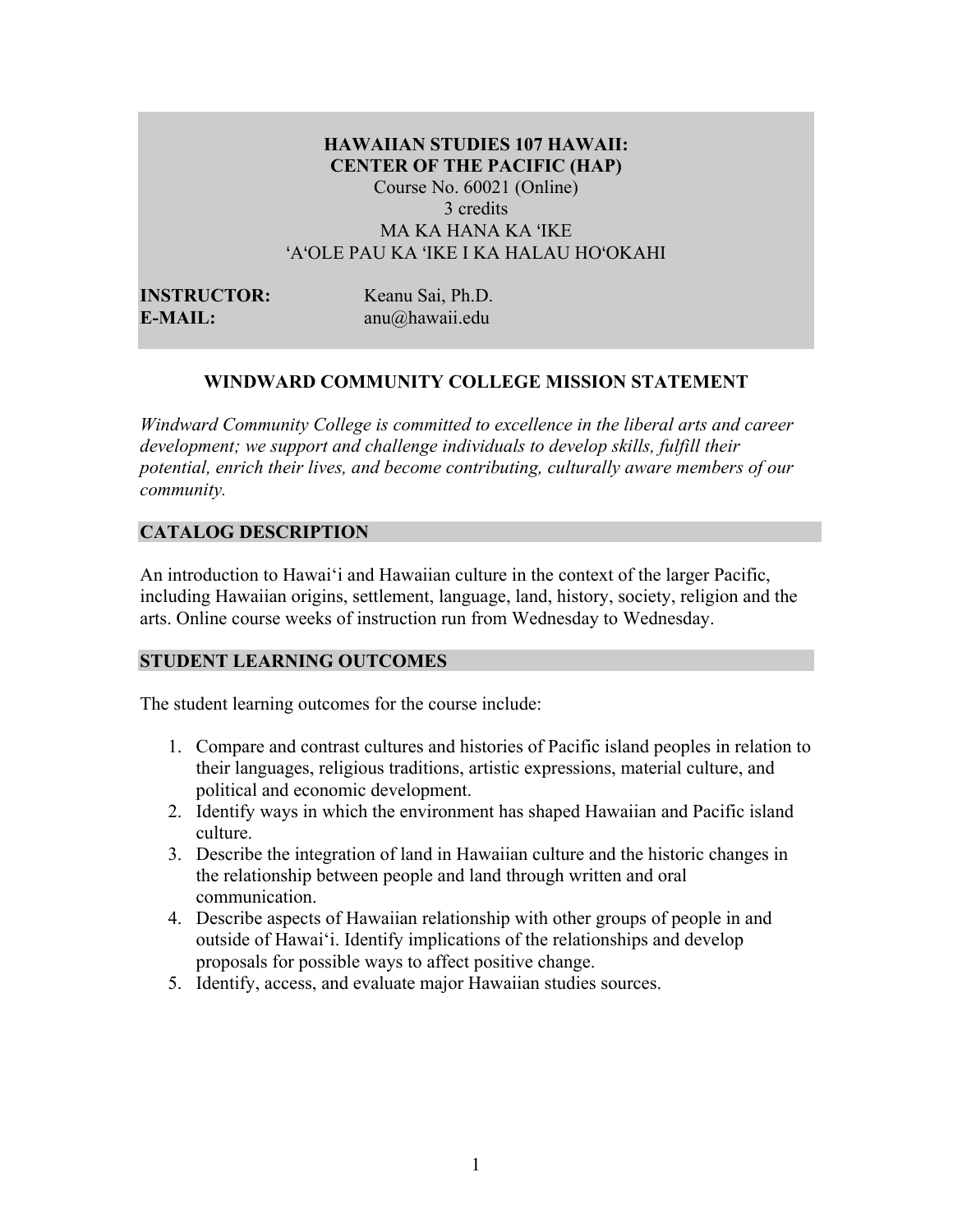## **COURSE TASKS AND ASSIGNMENTS**

## 1. **Assigned readings and Videos**

-There will be weekly reading assignments, which will come from two history textbooks and various articles. One of the history books is a required purchase for this class while the other textbook and articles will be provided via Laulima (no cost). To supplement the assigned readings there are a number of assigned videos that will further broaden our comprehension of the theme of a particular week. These videos are located in the "Resources" link.

\*\*\*Successful completion of this course is contingent upon thorough examination of all assigned readings.

### 2. **Mastery examinations**.

-There will be one mid-term examination and one final examination.

### **ASSESSMENT**

Student assessment will be based on the following:

100 pts. for **Mid-term** and **Final exams** (50 pts. per exam) 50 pts. for **participation**  Total= 150 pts

 $A = 130 - 150$  $B = 100 - 129$  $C = 70-99$  $D = 40-69$  $F =$ Below 39

## **LEARNING RESOURCES**

## **Texts**

- Dr. W.D. Alexander, "Brief History of the Hawaiian People." Hawaiian Kingdom Board of Education, 1891. (No Cost)
- Dr. Keanu Sai, "Ua Mau Ke Ea (Sovereignty Endures): An Overview of the Political and Legal History of the Hawaiian Islands," Pu'a Foundation, Honolulu, 2011.  $($55.00 + $5.00$  shipping & handling). The package includes the book and the accompanying DVD. Go online at: https://puafoundation.org/?product=ua-mau-keea-sovereignty-endures-the-textbook-and-academic-dvd.

## **Book Chapters, Journal Articles, and News Articles**

• Adams, Jonathan, May 3, 2007, "Rising Sea Levels Threaten Small Pacific Island Nations" in *International Herald Tribune Asia-Pacific*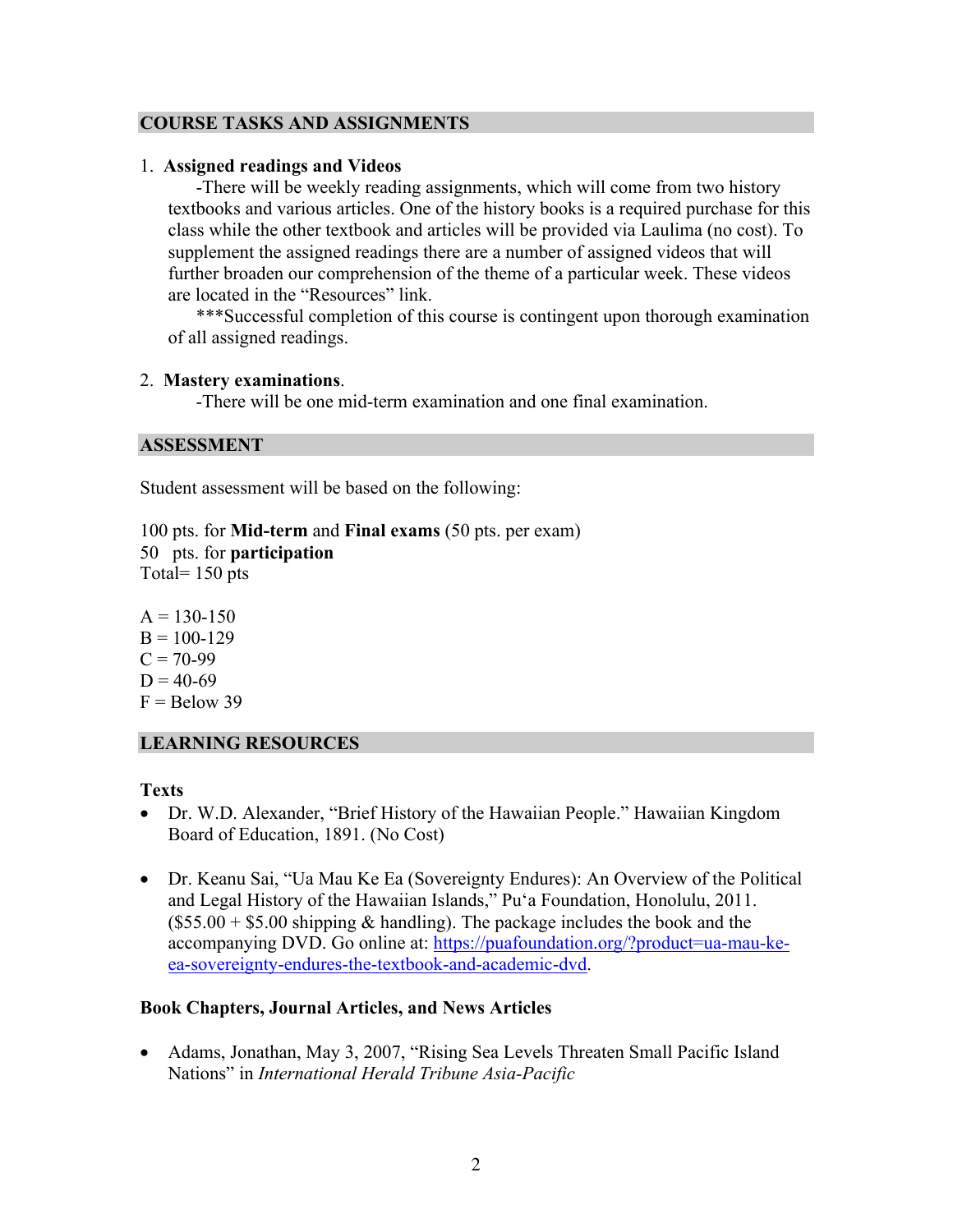- Dudoit, Mahealani, 1998, "Carving a Hawaiian Aesthetic", in *Oiwi: A Native Hawaiian Journal*, vol. 1, 20-26
- Gonschor, Lorenz, 2013, "Ka Hoku o Osiania: Promoting the Hawaiian Kingdom as a Model for Political Transformation in Nineteenth-Century Oceania," *Agents of Transcultuation*, 157-182
- Kamakau, Samuel M., 1976, "The Spirit World" and Places of Worship" in *Na Hana a Ka Po'e Kahiko: The Works of the People of Old*, Bishop Museum Press, Honolulu, Hawaii.
- Kanahele, Pualani, 2005, "I Am This Land, and This Land is Me", in *Hulili: Multidisciplinary Research on Hawaiian Well-Being Journal,* vol. 2, 21-30.
- Kelly, Marion, 1989, "Dynamic of Production Intensification in Pre-Contact Hawaii" in *What's New? A Closer Look at the Process of Innovation*, Sander van der Leeuw and Robin Torrence (ed.) 82-105
- Walker, Ranginui, 1990, "Mythology" in *Ka Whawhai Tonu Matou: Struggle Without End*, Penguin Books, Auckland, New Zealand, 11-23
- Sai, David Keanu, 2004, "American Occupation of the Hawaiian State: A Century Unchecked," *Hawaiian Journal of Law and Politics*, vol. 1, 46-82.
- Tsai, Michael, January 4, 1995, "Pondering Pidgin," *Honolulu Weekly*, 4-6

## **COURSE EXPECTATIONS**

Respect the class as a learning environment by:

- Positive engagement in discussions.
- Use of appropriate language.
- Respecting the opinion and experiences of others*.*

## **COURSE SCHEDULE**

## **Week # 1 (Aug. 25 – Sep. 1): Introduction to Class**

- WATCH ONLINE: "Birth of a Literate Nation (Smithsonian Institute)" https://www.youtube.com/watch?v=zD1xmjbv548&feature=emb\_logo
- "Hawaiian Diplomacy (Smithsonian Institute)" https://www.youtube.com/watch?time\_continue=8&v=39QdOVqQNSE&feature  $=$ emb $\log$ o
- "How to Overthrow a Government (Smithsonian)" https://www.youtube.com/watch?time\_continue=1217&v=A8B0I1LhagM&featur e=emb\_logo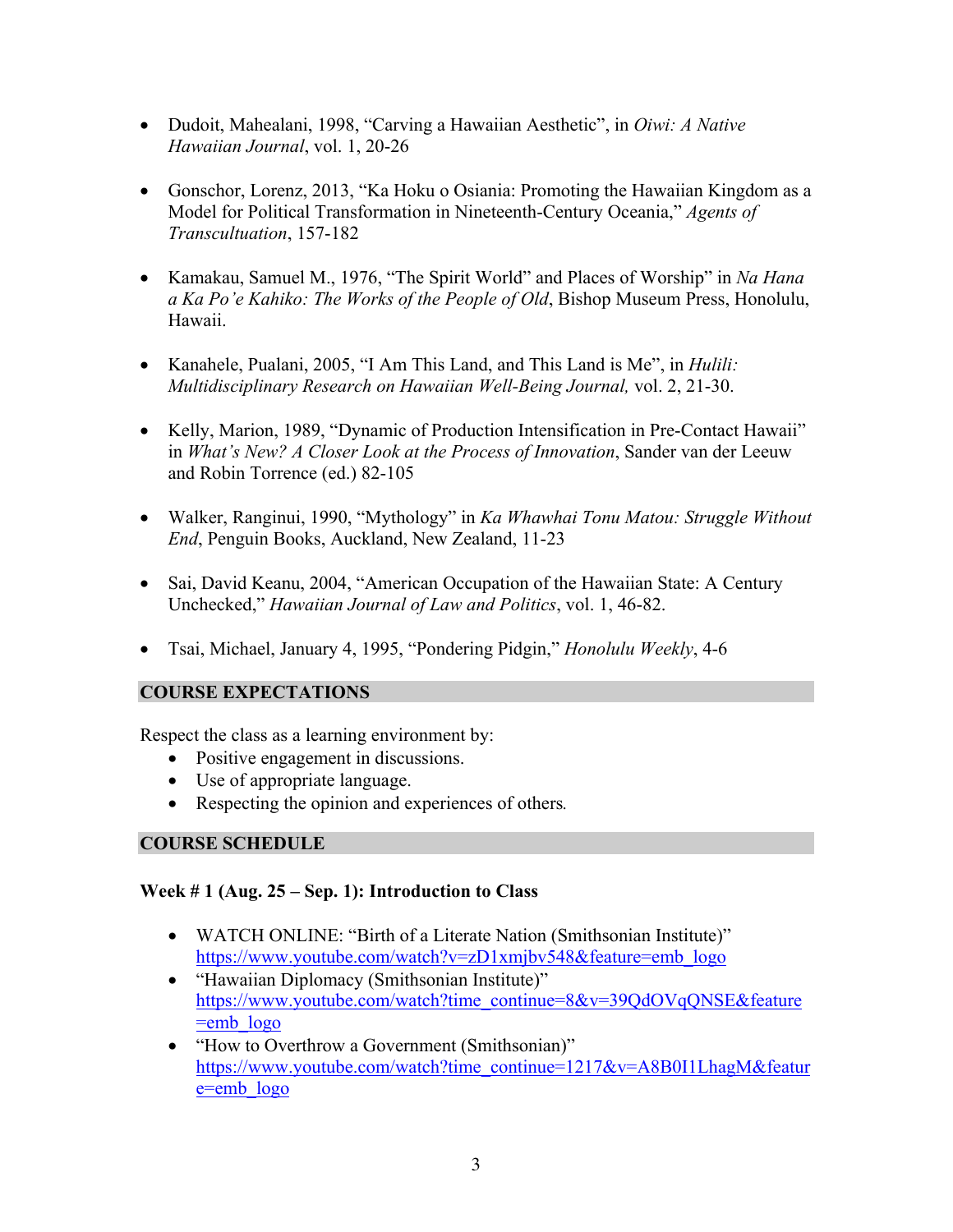• Post Comment on Laulima discussion board

#### **Week #2 (Sep. 1 – 8): Origins and Migrations**

**READ:** Chapters 1-5, Dr. W.D. Alexander (1891) **WATCH:** Light at the Edge of the World-*The Wayfinders* (46:32 mins) Post Comment on Laulima discussion board

#### **Week #3 (Sep. 8 – 15): Traditional and Cultural Values-**

**READ: 1)** Chapters 6-14, Dr. W.D. Alexander (1891) Post Comment on Laulima discussion board

#### **Week #4 (Sep. 15 – 22): Native Languages**

**READ:** "Pondering Pidgin", Tsai (1995) **WATCH:** *Pidgin-The Voice of Hawai*ʻ*i* (4:28 mins) Post Comment on Laulima discussion board

#### **Week #5 (Sep. 22 – 29): Native Religions**

**READ: 1) "**The Spirit World", Kamakau (1964) **2) "**Mythology", Walker (1990) Post Comment on Laulima discussion board

#### **Week #6 (Sep. 29 – Oct. 6): Physical Environment**

**READ: 1) "**Rising sea levels threaten small Pacific island nations", NY Times (2007) **2) "**Dynamics of production intensification in pre-contact Hawai'i", Kelly (1989) **WATCH:** *That Sinking Feeling-PNG* (17:08 mins) Post Comment on Laulima discussion board

### **Week #7 (Oct. 6 – 13): Hawaiian Art and Literature – Midterm Exam**

**READ: 1) "**Carving a Hawaiian Aesthetic," Dudoit (1998) **2)** "I am This Land and This Land is Me", Kanahele (2005) **WATCH: 1)** *Making His Mark-A Visit With Keone Nunes* (26:01 mins) Post Comment on Laulima discussion board

**MIDTERM EXAM: Oct. 13.** Midterm Exam will cover readings and videos from week #1

#### **Week #8 (Oct. 13 – 20): Legal and Political Historical Overview**

**READ**: Introduction and Chapter 1 of "Ua Mau Ke Ea..." Sai (2011) **WATCH:** Chapter 1 video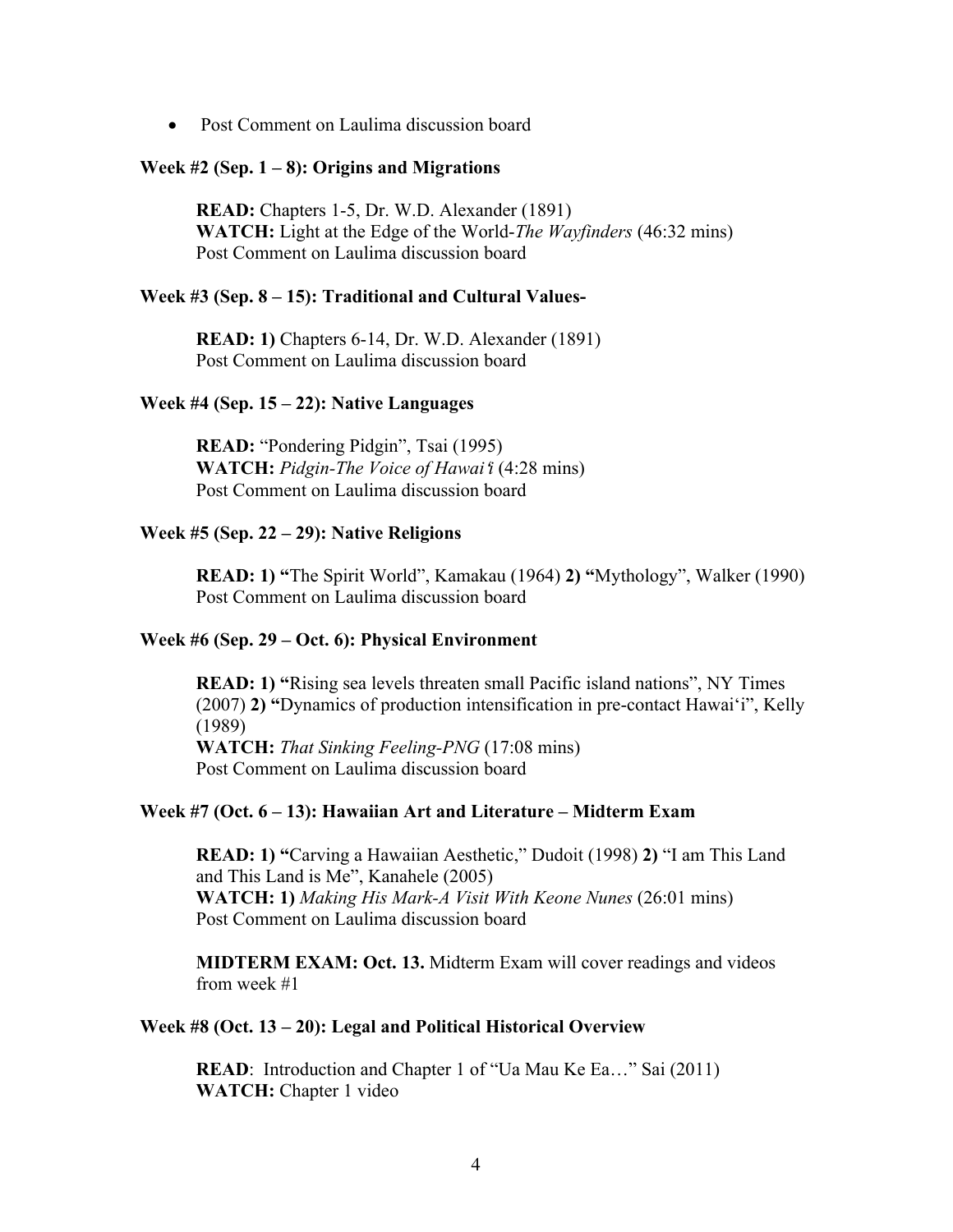Post Comment on Laulima discussion board

#### **Week #9 (Oct. 20 – 27): Legal and Political Historical Overview**

**READ**: Chapters 2-3 of "Ua Mau Ke Ea..." Sai (2011) **WATCH:** Chapter 2 and 3 video Post Comment on Laulima discussion board

#### **Week #10 (Oct. 27 – Nov. 3): Legal and Political Historical Overview**

**READ**: "Ka Hoku o Osiania: Promoting the Hawaiian Kingdom as a Model for Political Transformation in Nineteenth-Century Oceania" Gonschor (2013) **WATCH:** Interview with Lorenz Gonschor Post Comment on Laulima discussion board

### **Week #11 (Nov. 3 – 10): Legal and Political Historical Overview**

**READ**: Chapters 4-5 in "Ua Mau Ke Ea..." Sai (2011) **WATCH**: Chapter 4 and 5 video Post Comment on Laulima discussion board

### **Week #12 (Nov. 10 – 17): Legal and Political Historical Overview**

**READ**: Chapters 6-7 in "Ua Mau Ke Ea…" Sai (2011) **WATCH:** Chapter 6 and 7 video Post Comment on Laulima discussion board

#### **Week #13 (Nov. 17 – 24): Legal and Political Historical Overview**

**READ:** Chapters 8-9 in "Ua Mau Ke Ea…" Sai (2011) **WATCH:** Chapter 8 and 9 video Post Comment on Laulima discussion board

#### **Week #14 (Nov. 24 – Dec. 1): NO CLASS—Lā Kuʻokoʻa (Independence Day)**

#### **Week #15 (Dec. 1 – 8): Legal and Political Historical Overview**

**READ:** Chapters 10-12 in "Ua Mau Ke Ea…" WATCH: Chapter 10 through 12 video Post Comment on Laulima discussion board